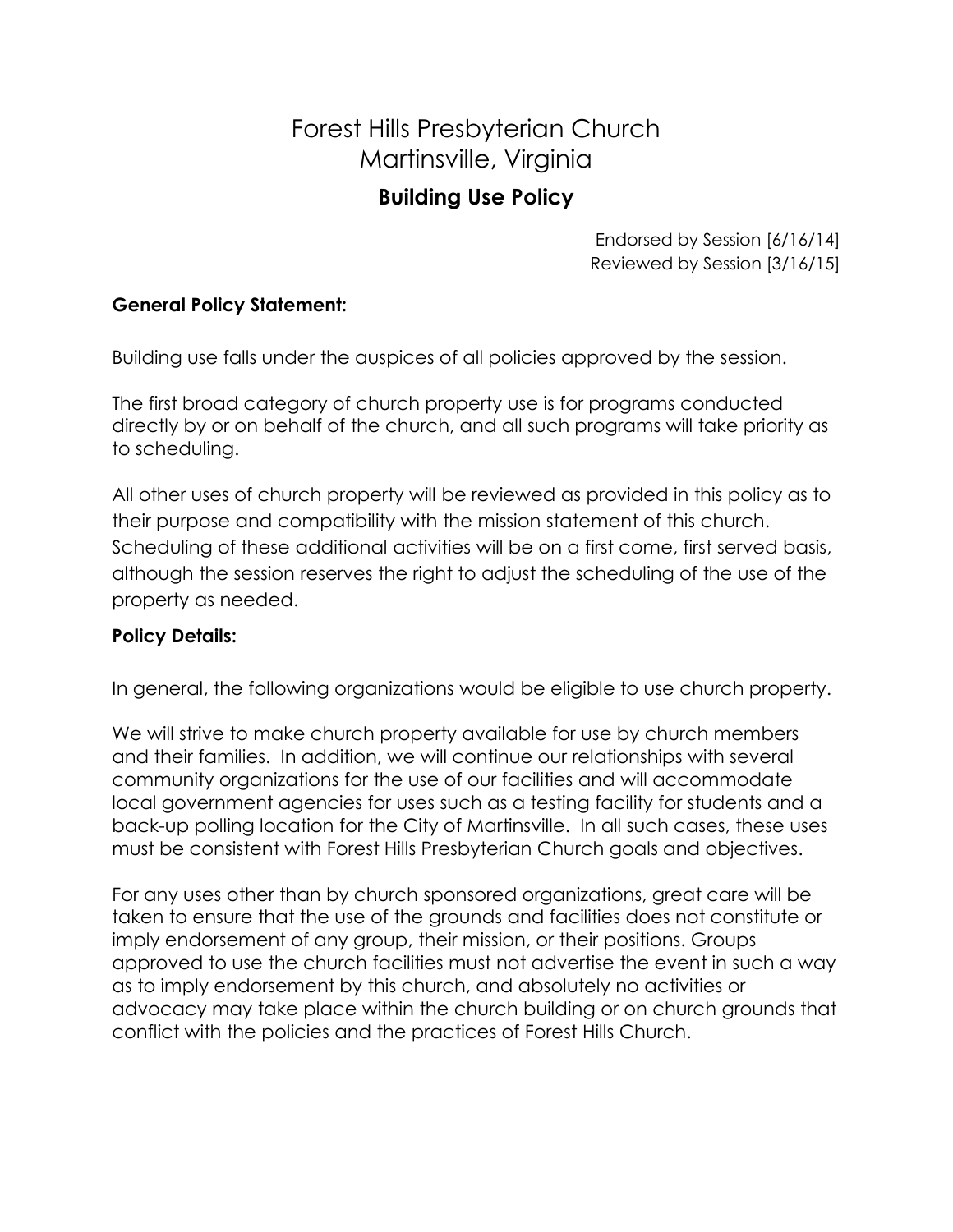# Forest Hills Presbyterian Church Martinsville, Virginia

In addition, the session has approved specific policies for certain activities that must be followed; for example, a detailed wedding policy is in effect that may impact the use of church property.

# **Steps to Schedule the Use of Church Facilities**

All organizations desiring to use church facilities must notify the office manager of the date and time of the activity as soon as possible, so that this information may be recorded on the calendar in the church office and on the calendar on the web site in order to avoid scheduling conflicts.

Apart from Forest Hills Church staff and members using the facility for church related functions, any organization or individual wishing to use the facilities must complete a *Facilities Use Agreement.* This agreement may be obtained from the church office and must be filed with the office manager. The officer manager will then forward the completed agreement to the chairperson or session liaison of the property ministry for action.

**Notes:** Revised by Property Ministry 03/02/15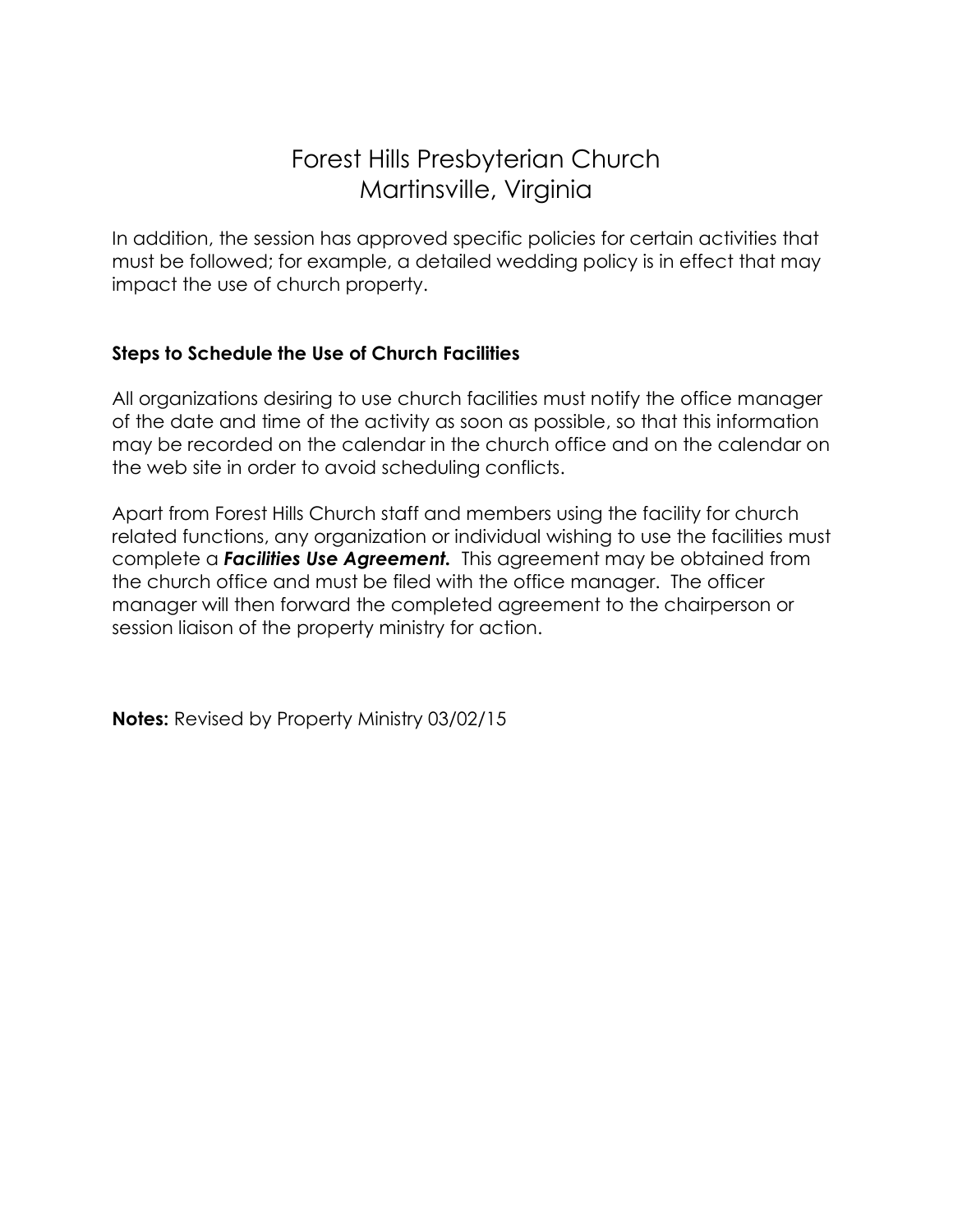### **Facilities Use Agreement Forest Hills Presbyterian Church 725 Beechnut Lane Martinsville, VA 24112 Telephone - 276-632-5411 FAX 276-632-5411 Email address foresthillspcoffice@gmail.com**

| PLEASE COMPLETE ENTIRE FORM   |  |        |
|-------------------------------|--|--------|
| Name of Organization          |  |        |
| Address                       |  |        |
| City / State / Zip Code       |  |        |
| <b>Contact Person</b>         |  |        |
| Telephone                     |  | E-Mail |
| Space Requested               |  |        |
| Date(s) Requested             |  |        |
| <b>Event Name/Description</b> |  |        |
|                               |  |        |

## *AGREEMENT*

This Facilities Use Agreement is between the above-named Organization and Forest Hills Presbyterian Church.

The Organization hereby releases the Church and all of the Trustees, administrators, officers, staff, volunteers, and employees, from any and all liability, claims, demands, losses, or damages arising out of the Organization's use of the Property.

I/we agree to be responsible for the conduct of those coming to, or participating in, the activity for which this application is being made, and for any damage beyond normal wear and tear that may occur as a result of this activity. I will remove all signs and decorations posted by my group immediately after the meeting/event has ended. I further agree that the church property will be used in accordance with the Rules and Regulations of the Church as shown on the reverse side of this Agreement.

#### **Signature:** \_\_\_\_\_\_\_\_\_\_\_\_\_\_\_\_\_\_\_\_\_\_\_\_\_\_\_\_\_\_\_\_\_\_\_\_\_\_\_\_\_\_\_\_\_\_\_\_\_\_\_\_\_\_\_\_\_\_\_\_\_\_\_\_

| Name of Organization  |  |
|-----------------------|--|
| Contact Person / Date |  |

**Approved by** \_\_\_\_\_\_\_\_\_\_\_\_\_\_\_\_\_\_\_\_\_\_\_\_\_\_\_\_\_\_\_\_\_\_\_\_\_\_\_\_\_\_\_\_\_\_ Date \_\_\_\_\_\_\_\_\_\_\_\_\_\_\_\_\_